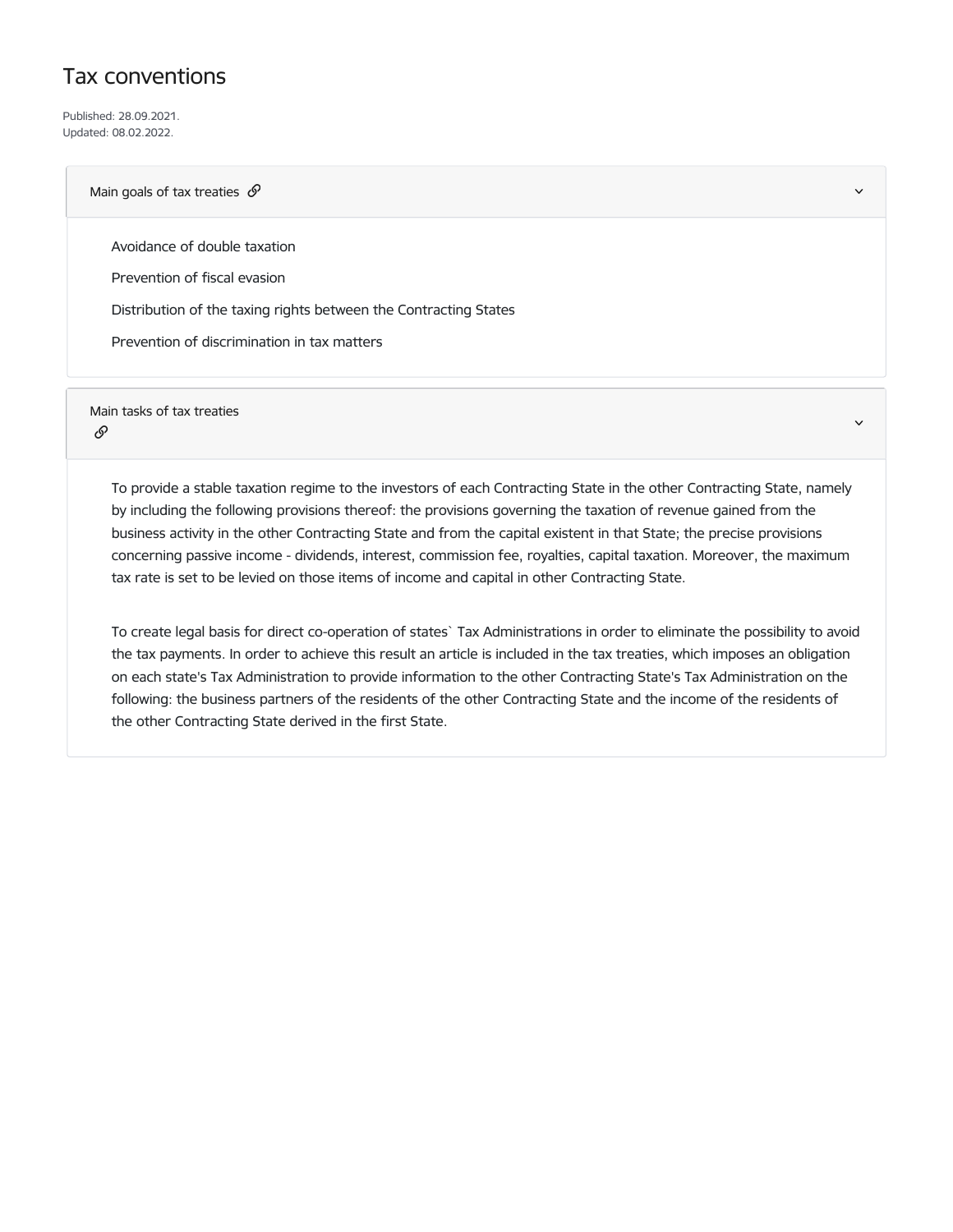If any tax treaty is not signed between the states, then the investors of one state are taxed in the other state on the basis of the other state's national legislative acts. The other state may change not only the tax rates, but also the order of calculation of the taxable income. In this situation the invariability of the taxation rules is not guaranteed in the long time period, thereby it is impossible to plan precisely the investments, their recoupment and profit. Thus, the stability of taxation of one state's investors income gained in the other state or the capital situated therein is not guaranteed. In the situation when the taxation matters in both states are solved only according to the national legislative acts, the issue on double taxation avoidance is not solved. The above-mentioned situation may negatively affect one state's residents' investments in the other state.

If any tax treaty is not signed between the states, then one state's Tax Administration is not obliged to reply to the other state's Tax Administration's request for the information about the business partners of the taxpayers of the other state in the first state and about the items of income gained by the taxpayers of the other state in the first state. In the situation when the other state does not have the above-mentioned information at its disposal it is difficult for it to tax its residents for their income gained abroad and also it is problematic to apply some special national tax provisions, for example, terms concerning the adjustment of taxable income on the basis of prices applicable in transactions between unrelated persons.

Status of bilateral conventions  $\mathscr S$ 

The approval of the tax convention in the Saeima does not mean that its application may be initiated. Approval by the Saeima means that the Latvian party has fulfilled the necessary requirements for the entry into force of the tax treaty. The Ministry of Foreign Affairs shall notify the other Contracting State of the fulfilment of the abovementioned requirements by diplomatic means (by submitting an official note). Similarly, the other Contracting State shall notify on the fulfilment of the required requirements. Such date of the last statement (or date of receipt thereof) shall normally be considered as the date of entry into force of the tax treaty in accordance with the provisions of a specific tax treaty. The application of the provisions of the treaty shall be initiated by the calendar year following the year in which the tax convention enters into force. The dates of entry into force and application of the treaties are set out in the table on the status of conventions in columns 4 and 5.

Latvia began its work for the conclusion of tax treaties in 1992 and till now the negotiations on the conclusion of the tax treaties have been held with 75 states. Until now 69 conventions have been initialled (and with 4 states the protocols on amending the effective tax treaties have become effective), of which 62 conventions are currently effective. Moreover, it is planned to review the tax treaties with 2 states.

## Status of conventions [\(10.02.2020.\)](https://www.fm.gov.lv/en/media/8349/download)

\* On 3 June 2006, the Parliament of Montenegro adopted <sup>a</sup> decision on declaring the independence of the Republic of Montenegro, while deciding that the Republic of Montenegro applies international treaties concluded by the State Union of Serbia and Montenegro, which concern the Republic of Montenegro, and consequently the treaty between the Government of the Republic of Latvia and the Council of Ministers of Serbia and Montenegro on the elimination of double taxation on income and capital taxes, signed on 22 November 2005 applies to both Montenegro and Serbia.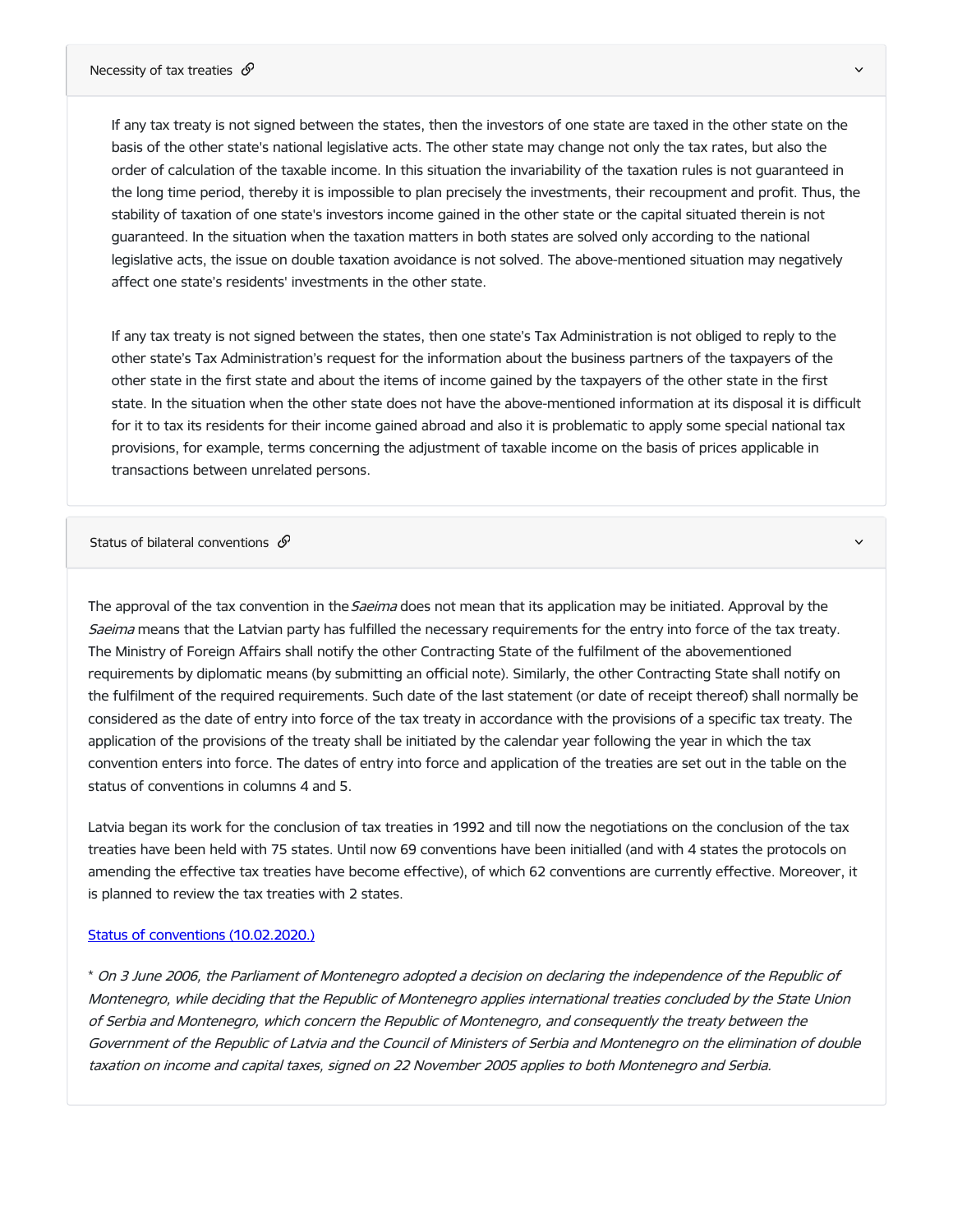On 1 February 2020 the Multilateral Convention to Implement Tax Treaty Related Measures to Prevent Base Erosion and Profit Shifting became effective (BEPS Multilateral Instrument; hereinafter - MLI) (signed on 6 June 2017). Thus, as of the moment MLI has become effective, Latvia and certain jurisdictions, where MLI has become effective before this date, have become the Contracting Parties of MLI and the application of MLI may be commenced. At the moment MLI became effective in Latvia, the jurisdictions above-mentioned are as follows: Austria, Belgium, Canada, Denmark, Finland, France, Georgia, Iceland, India, Ireland, Israel, Luxembourg, the Netherlands, Norway, Poland, Qatar, Russia, Serbia, Singapore, Slovakia, Slovenia, Sweden, Ukraine, United Arab Emirates and the United Kingdom. One must note that the number of those jurisdictions will increase as MLI will become effective in other jurisdictions, with which Latvia has concluded bilateral tax treaties. The additional information is available at the **OECD** [homepage](https://www.oecd.org/tax/treaties/mli-matching-database.htm).

MLI has been elaborated by the OECD with the aim to ensure as much as possible swift and common implementation and application of the minimum standard and recommendations related to the concluded tax treaties provided by the OECD BEPS Action Plan – Action No 2 (Neutralising the effects of hybrid mismatch arrangements), No 6 (Prevention of tax treaty abuse), No 7 (Permanent establishment status) and No 14 (Mutual Agreement Procedure).

Latvia has chosen to apply only those MLI provisions ensuring the implementation of minimum standard provided by BEPS Action Plan (included in Actions No 6 and 14) in relation to the tax treaties – Article 6 of MLI – Preamble (which in addition to the prevention of the double taxation provides for the prevention of the of the tax treaty abuse, BEPS – Action No 6); Article 7 of MLI (Principal Purpose Test - PPT, BEPS – Action No 6); Article 16 of MLI (Mutual Agreement Procedure, BEPS – Action No 14); and Article 17 of MLI (Corresponding Adjustments, BEPS – Action No 14). In order to ensure the prevention of BEPS risks as widely as possible, Latvia is willing to apply MLI to all the tax treaties concluded by Latvia, where BEPS minimum standard is not included (currently MLI will be applied to 44 tax treaties of 57 tax treaties notified by Latvia, as all the countries, with which Latvia has concluded tax treaties, have not submitted the related notification (application of MLI is based on the principle of reciprocity).

Tax Information Exchange Agreements  $\mathscr{P}$  and the contract of the contract of the contract of the contract of the contract of the contract of the contract of the contract of the contract of the contract of the contract

| States or associated/dependent territories with which bilateral TIEAs have entered into force |                                                  |                       |                      |                                   |                                                 |
|-----------------------------------------------------------------------------------------------|--------------------------------------------------|-----------------------|----------------------|-----------------------------------|-------------------------------------------------|
| N<br>$\circ$                                                                                  | States or<br>associated/dependent<br>territories | Date of<br>Initialing | Date of<br>Signature | Date of<br>Entering into<br>Force | Date from which the<br><b>TIEA is Effective</b> |
| 1                                                                                             | Guernsey                                         | 23.09.1<br>1          | 05.09.12             | 04.10.13                          | 04.10.2013                                      |
| $\mathcal{P}$                                                                                 | Jersey                                           | 10.08.1<br>2          | 28.01.13             | 01.03.14                          | 01.03.2014                                      |